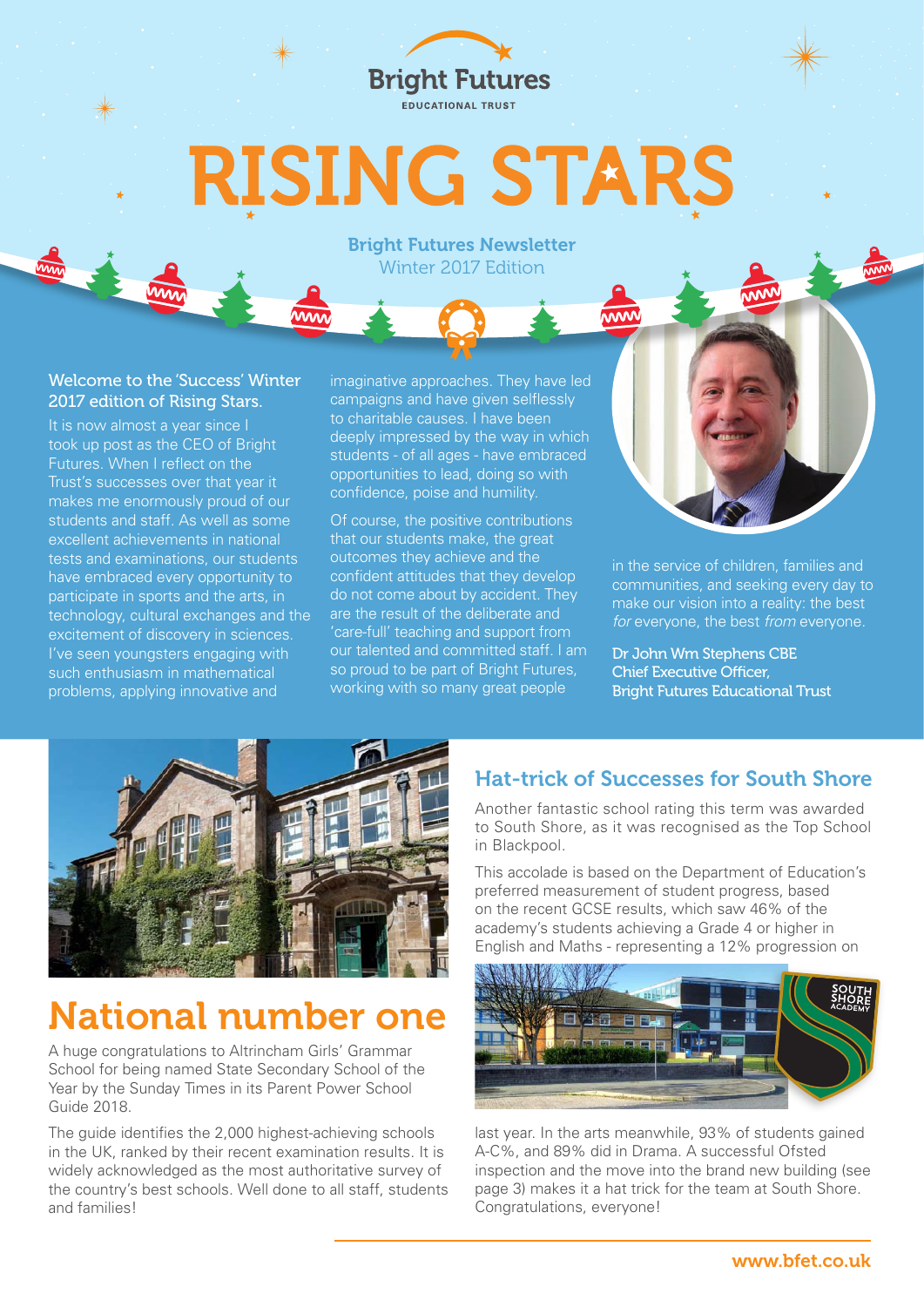# Well done Cedar Mount

It has been a year of progress and improvement for Cedar Mount Academy. The latest success is the results of the last Ofsted visit, which took place earlier this year. The Ofsted report has highlighted the strong leadership of the school along with extremely good behaviour, a high level of challenge, high expectations and aspirations. We are very proud of all the staff and students at Cedar Mount.

#### Marton joins the Millionaire's Club



Marton Primary Academy has joined a prestigious nationwide reading club, as part of Accelerated Reader from Renaissance Learning.

The scheme helps to stretch children in terms of their reading while being inclusive for all.

The latest scheme successes are Fatima Hashemi, Lilly-Kay Farrow, both Year 5, and Keane Phillips and Zak, both Year 6. They all had to read at least one million words and answer a range of questions to demonstrate their understanding of text. Bravo to all who are involved!

### Ofsted Success for Alliance for Learning

The School Centred Initial Teacher Training (SCITT) at our Alliance for Learning is just two years old, but its expertise and professionalism has been rewarded with and official 'Good" from Ofsted.

The AfL SCITT was inspected twice SCITT is held in high regard by the future teachers it trains as well as the staff of the schools that host the trainees and go on to employ them in the future.

In a report packed with praise there are on the high quality of the training and the high employment rates of those who receive the expert guidance and training on offer. Congratulations to everyone involved.

### A show of Shakespeare

Melland Drama students have delighted audiences with a musical version of Shakespeare's complete with traditional festive tunes. Fusing The Bard with the



likes of Slade, the performance has involved pupils at every stage, from creating costumes and characters, to making set props lots of new dialogue and dance routines. Shakespeare has never been so much fun!



#### Bee Manchester with Stanley Grove

The Manchester Bee was at the centre of a huge art project hosted by SGPA this term, which involved almost 11,000 participants from 18 Manchester schools, 8 libraries and two museums, all creating on a global stage.

'Bee Manchester' saw 20 stopmotion films created to reflect and celebrate Manchester's rich and diverse community. The films were shown through the use of an augmented reality app in 12 venues around the city centre at the end of the month and were launched with a bee-themed event at SGPA in October, with special guests including Qubek, the graffiti artist who created the Bee Memorial

to the victims of the Manchester Arena, along with beekeepers, scientists from both of the city's universities, members of the Belle Vue Bees Rugby team and special guests from a number of museums and galleries.

The project was part of The Big Draw - the world's largest annual art event, held every year to promote visual literacy. Awards are presented for the most original and inventive projects. Stanley Grove Primary Academy has won the Primary School Award for the Big Draw events three times in the four years they have participated - we hope 'Bee Manchester' will secure another win.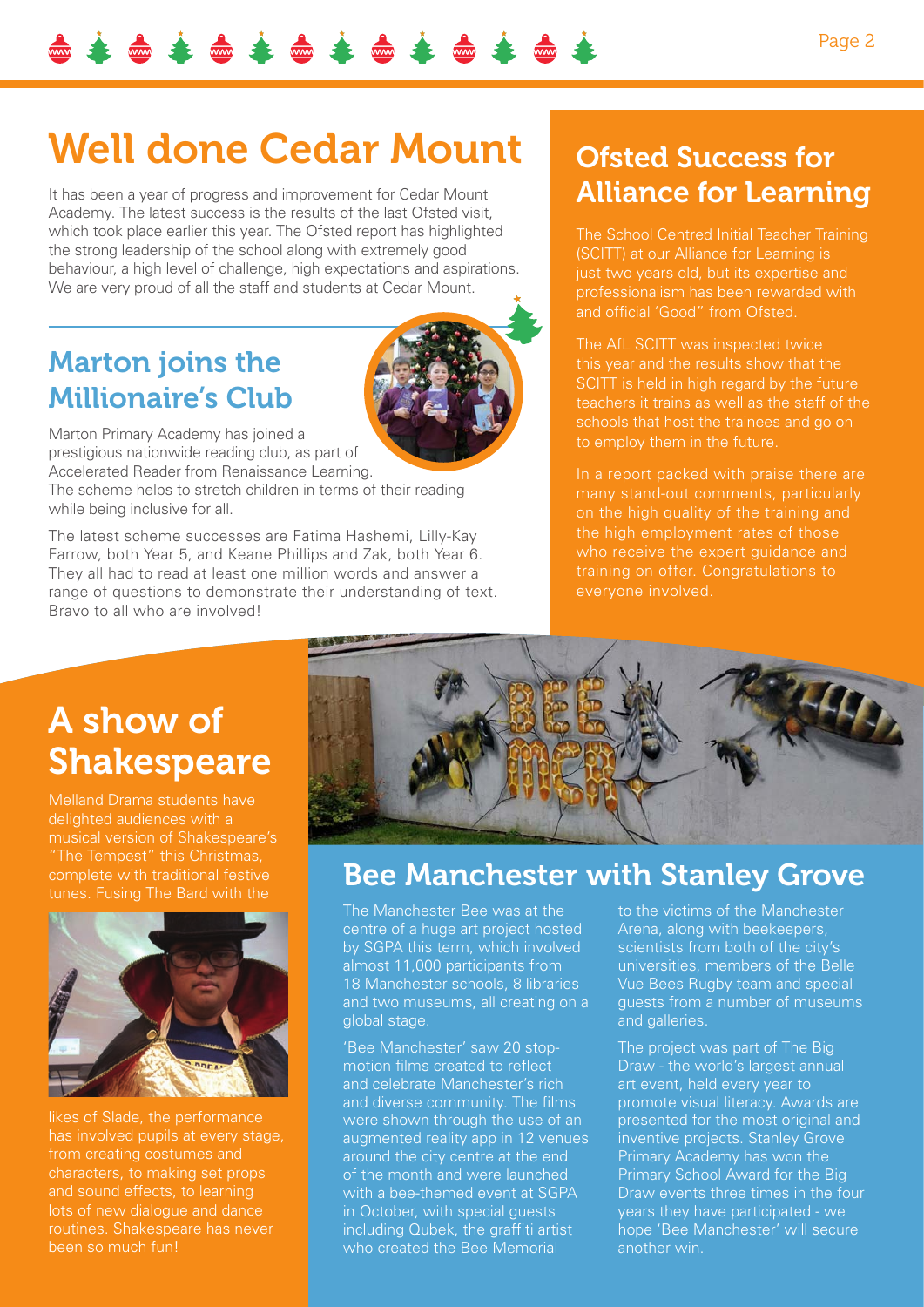

## Melland **Gallery** Takeover



Several Melland students took over Manchester's famous Lowry this term, as part of a UK-wide event, National Galleries Takeover Day (#kidsinmuseums).

The responsibilities were quite varied - the task involved curating and hosting the opening of an art exhibition; organising a special reception (down to dress code and refreshments), writing and delivering a welcome speech, welcoming guests to the reception, protecting the valuable art and providing expertise on varied subjects including CCTV, perfumes and perception! Well done to all the students involved and a huge thankyou to all parents, carers and staff who supported this fantastic event.

#### Dancing her way to national success

AGGS student Grace Sproll has charmed the judges of Taking the Next Step, a CBBC competition to win a guest role in the CBBC Show The Next Step. Grace was selected to be one of 150 young dancers invited

to the regional heats in Manchester and was awarded a place in the next round - the national heats in London. Bravo Grace - and good luck!!

#### South Shore's new Home

South Shore officially opened the doors to its new school building this term.

A launch event was held for existing and prospective students and their families, with lots of information and entertainment. Classroom activities were hosted across all subjects, with musicians, tasters and even a Walking Tree! A number of local VIPs were welcomed to the event from the worlds of sport, comedy and music – but of course the real stars of the show were the new buildings and the top spec facilities the school can now offer. There has been a great deal of planning, preparation and building work and now at last, the students and staff can enjoy the results.

#### Connell debating success

Stella Udeh and Glory Enwegbara from Connell Sixth Form have this term won the MFL Debating Competition. There were 15 teams debating, and the Connell team debated against Manchester High School in the grand final with



only 10 minutes to prepare! The adjudicator - an official working for the Spanish Ministry of Education - announced Connell's victory and awarded the girls a book, a course at the Instituto Cervantes in Manchester and a voucher for a work experience package in Spain. Bein hecho, girls!

#### Red carpet rolled out for Cedar Mount students

Cedar Mount students from Year 9 and 10 were recently invited to a red carpet event at author Elizabeth Gaskell's House in Manchester. The event was to premier a play they devised and starred in. The play was the culmination of a project entitled "Her Hidden Histories" and was based on the Suffragette Movement. A standing ovation goes to Esohe Ojo Osagie, Fatou Thiam, Isatou Singateh Cham, Mia Bjedov, Saliem Tesfay Emanuel, Shanena Barra and Sharifa Haji Ali, for their emotive and empowering piece.



# App-tastic

Year 6 pupils at Stanley Grove have been creating apps, after researching all the different uses and applications. The apps cover a range of subjects including sports, fashion and animals – the next stage will be creating adverts for the apps, using imovies and podcasts. A very impressive ICT project, well done to all involved!

# A good try

More congratulations must go to the Connell rugby team, who enjoyed their first outing of the season in a triangle tournament with Aquinas and Xaverian Colleges. The first game against Aquinas finished 12-10 in favour of the opposition after conceding a last minute try to give them the game. But Connell bounced back and beat Xaverian 14-5. The students gave an excellent team performance with tries throughout the two games coming from Luke Cox (captain), Marco Appiah and Josh Howson.